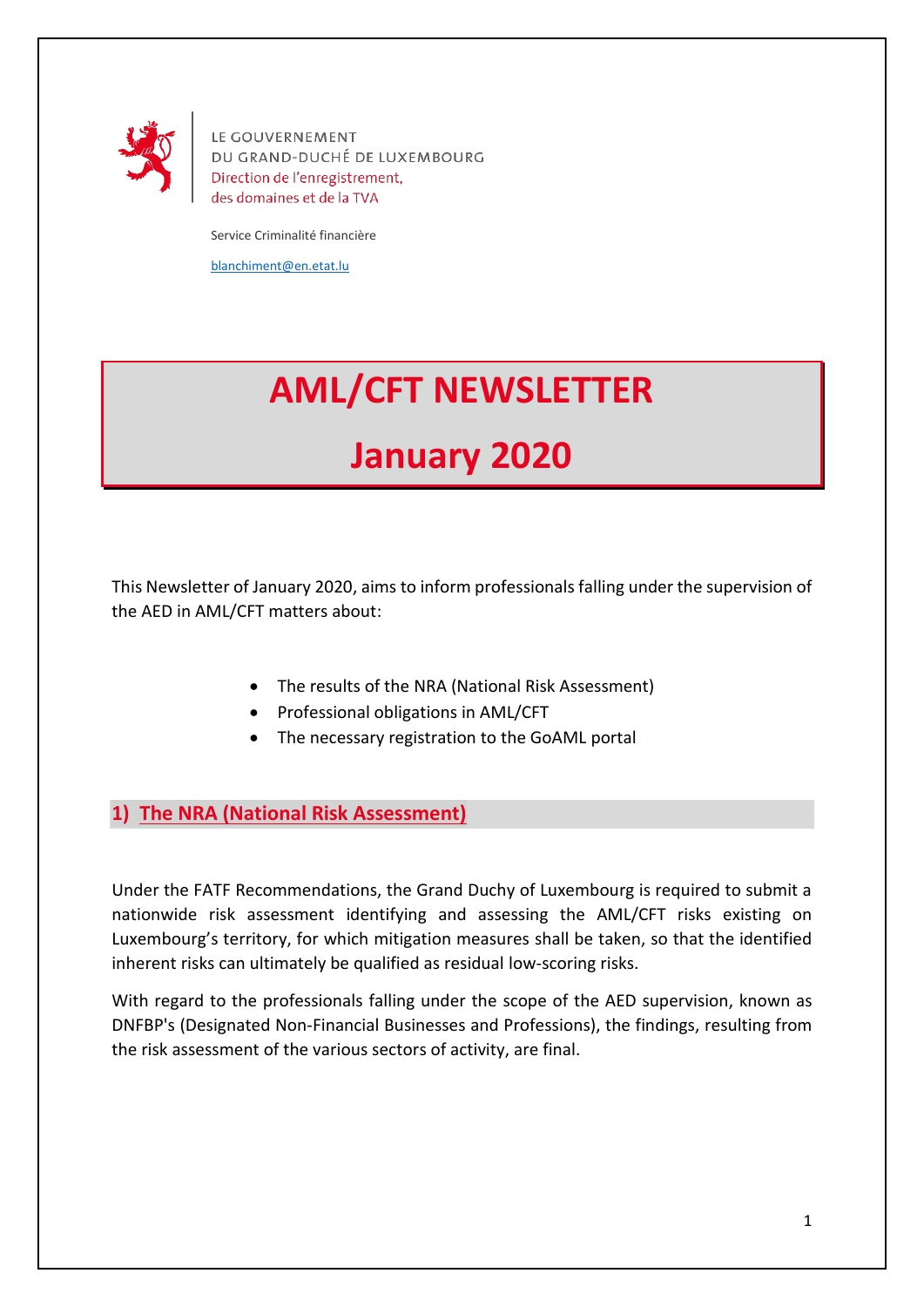Indeed, as shown in the table below:

For **professional service providers** the inherent risk **is high:**

| Accounting professionals and tax advisors  | high |
|--------------------------------------------|------|
| <b>Company and trust service providers</b> | high |

For the **real estate sector**, the inherent risk **is high:**

| Real estate agents and developers | high |
|-----------------------------------|------|
| Other real estate activities      | high |

 For **high-value dealers**, the inherent risk is medium except for **automobile dealers** for whom the inherent risk **is high:**

| Automobile dealer                                | high   |
|--------------------------------------------------|--------|
| Art/antiquities                                  | medium |
| Luxury goods (e.g. leather goods)                | medium |
| Precious metals, jewellery, watches and old gold | medium |

For **Freeport operators**, the inherent risk **is high**:

| <b>Freeport operators</b> |  | high |
|---------------------------|--|------|
|---------------------------|--|------|

For the **casino**, the inherent risk **is medium**:

| Casino<br>and a discuss<br><u>ealum</u> |
|-----------------------------------------|
|-----------------------------------------|

In view of the above, the business sectors concerned are asked to take into account the results of the NRA when drawing up an internal risk assessment.

<https://mfin.gouvernement.lu/en/publications/Divers/NRA/NRA.html>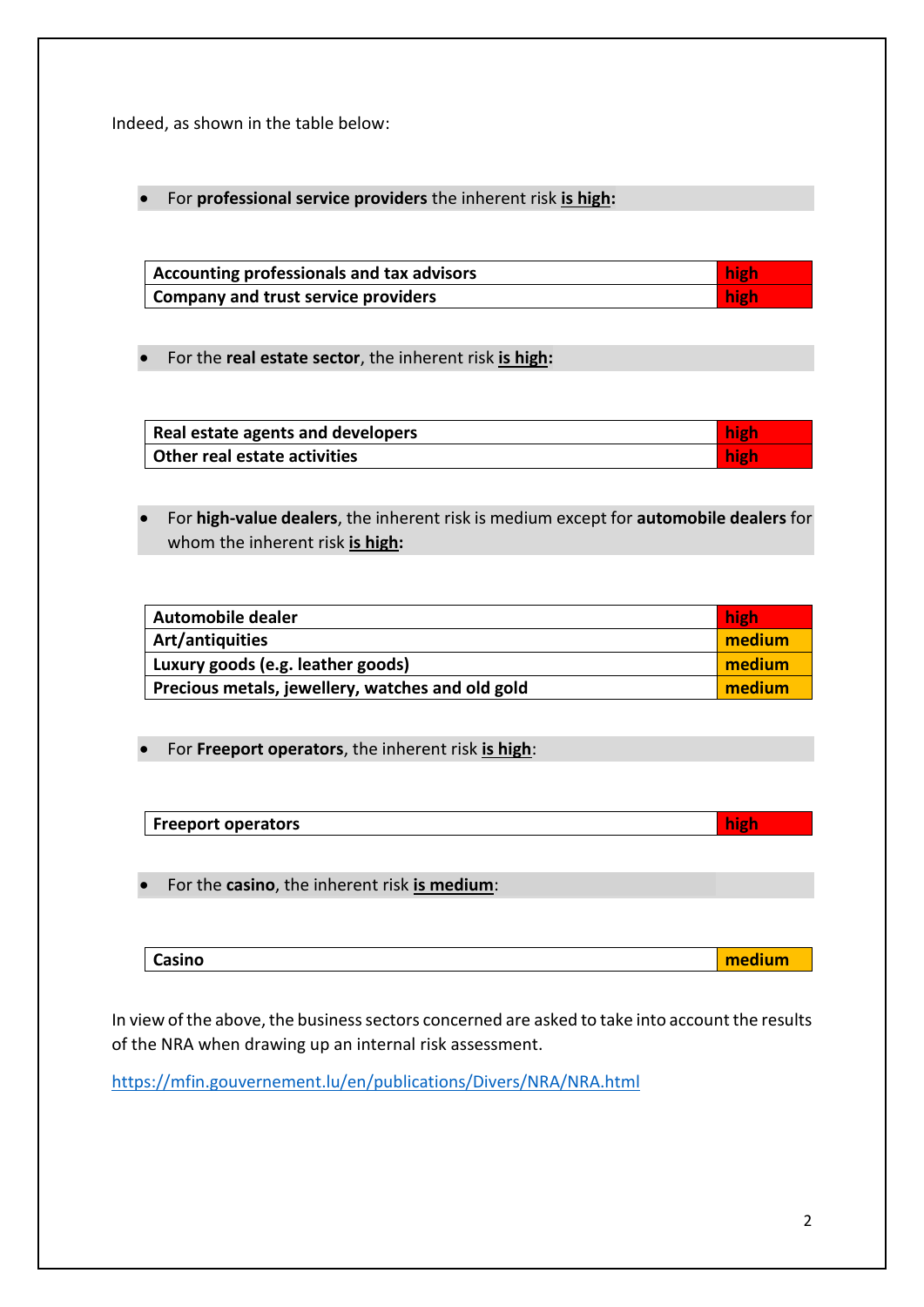**2) Professional obligations in AML/CFT matters**

The amended "AML/CFT" Law of 12 November 2004 provides for 3 main professional obligations:

- **Customer due diligence (simple/enhanced)**
- **Adequate internal management requirements**
- **Cooperation requirements**



For each of these professional obligations, legal requirements shall be met.

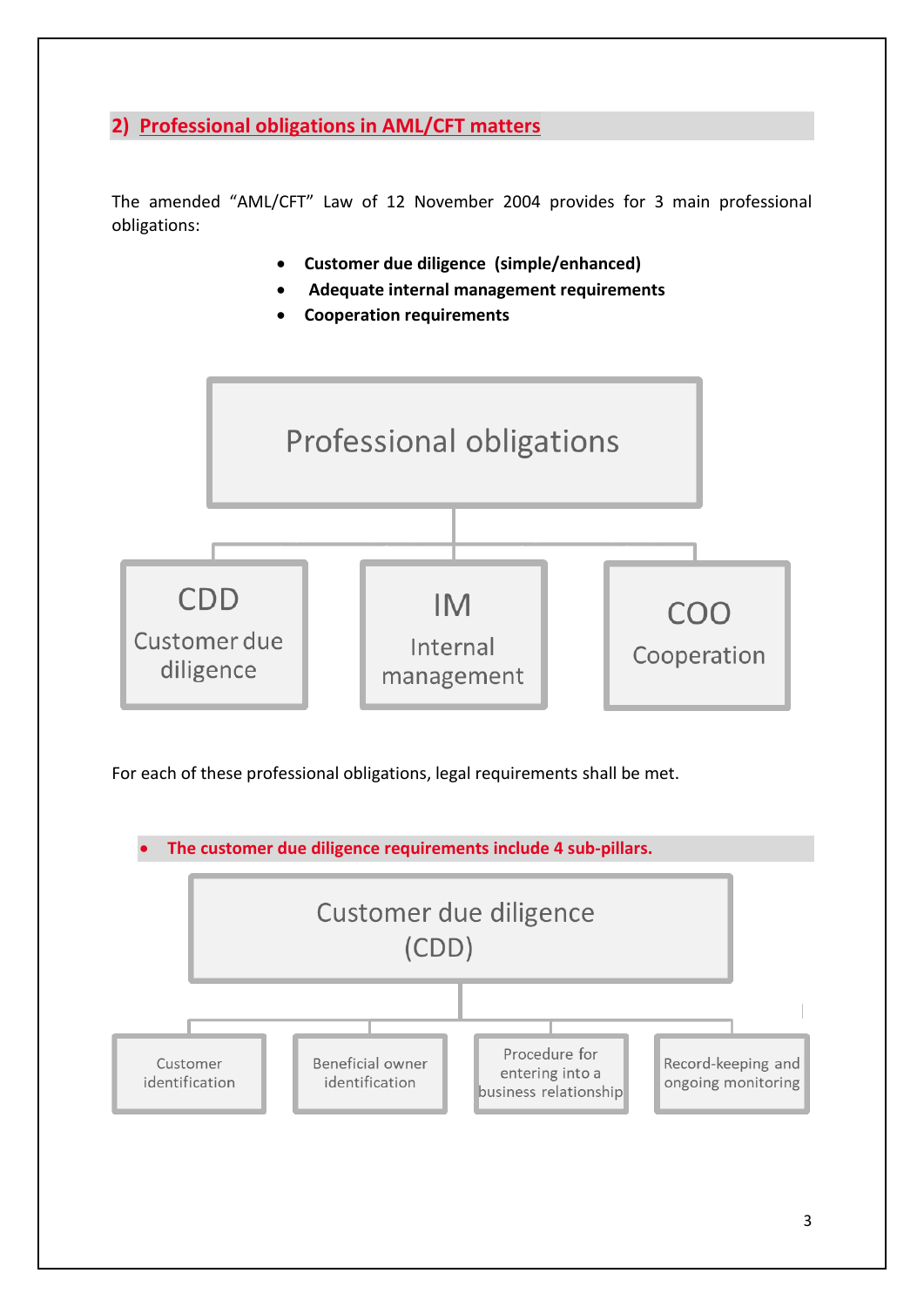For the customer due diligence, it should also be noted that the professional shall: Adapt his due diligence behaviour Materially demonstrate compliance with customer due diligence **The adequate internal management requirements include 4 sub-pillars.** Adequate internal management requirements (IM) Appointment of a Internal procedure Training Risk assessment compliance officer

For the adequate internal management requirements, it should also be remembered that the professional shall:

- Materially demonstrate the existence of an internal procedure, the appointment of an AML/CFT officer, of training, of a risk assessment, etc.
- Mention a risk assessment in his internal procedure
- Describe his behaviour towards his customers in his internal procedure
- Mention the compliance officer in his internal procedure, and
- A training course is only valid if it takes into account the legal developments of the AML/CFT Law
- A risk assessment SHALL be adapted to the sector of activity, to the professional's own activity, to the type of product, to the encountered customer
- The risk assessment is not to be confused with the determination of the risk arising from the customer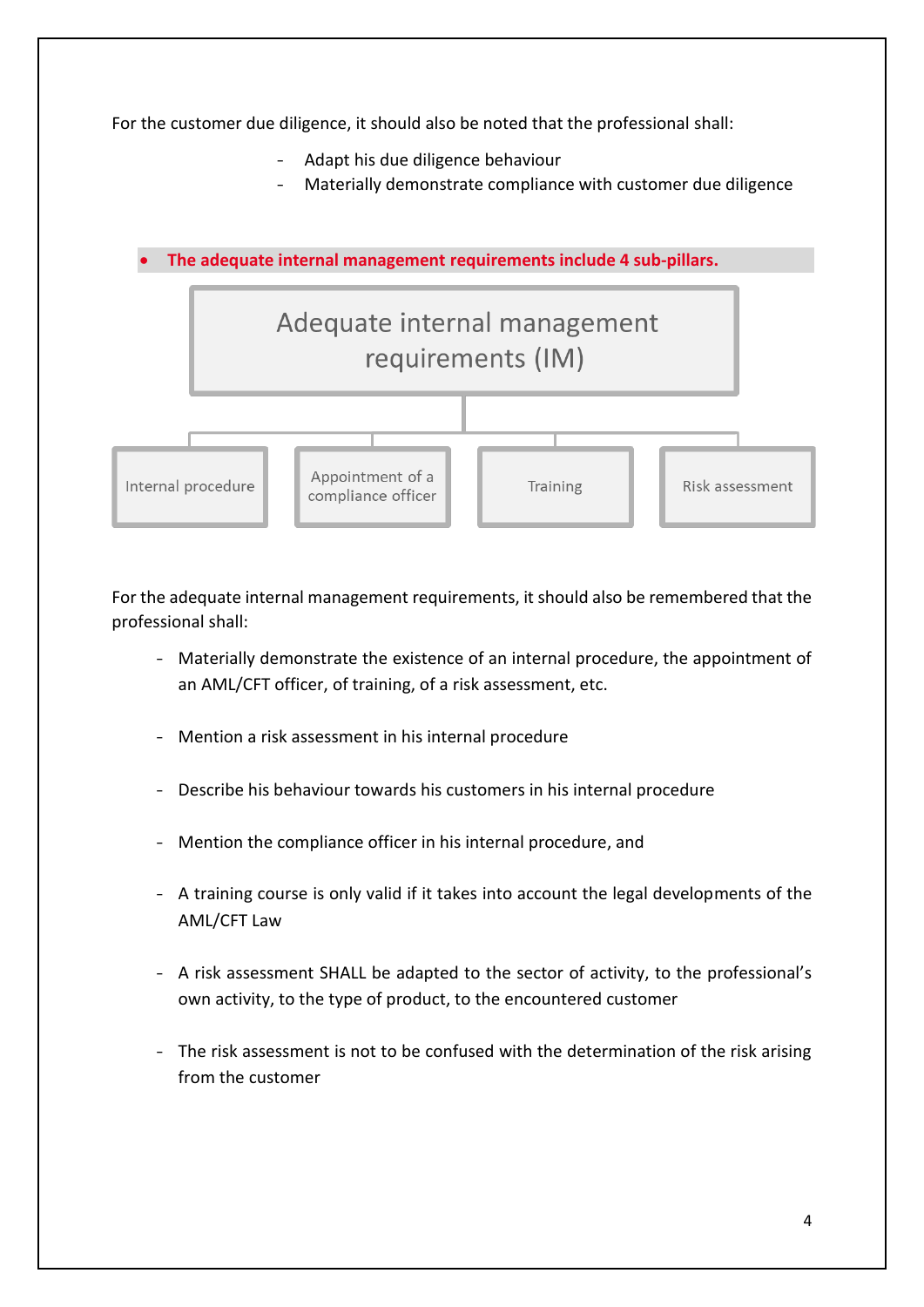

For the cooperation requirements, it should also be noted that:

- The reporting of suspicious transactions is A LEGAL OBLIGATION!
- A STR does not imply the existence of evidence but only an intuition, a negative impression.
- It is not up to the professional to qualify suspicious behaviour as a money laundering offence.
- Cooperation with the AED involves the transmission of any requested document in the context of an AML/CFT on-site an on-desk inspections.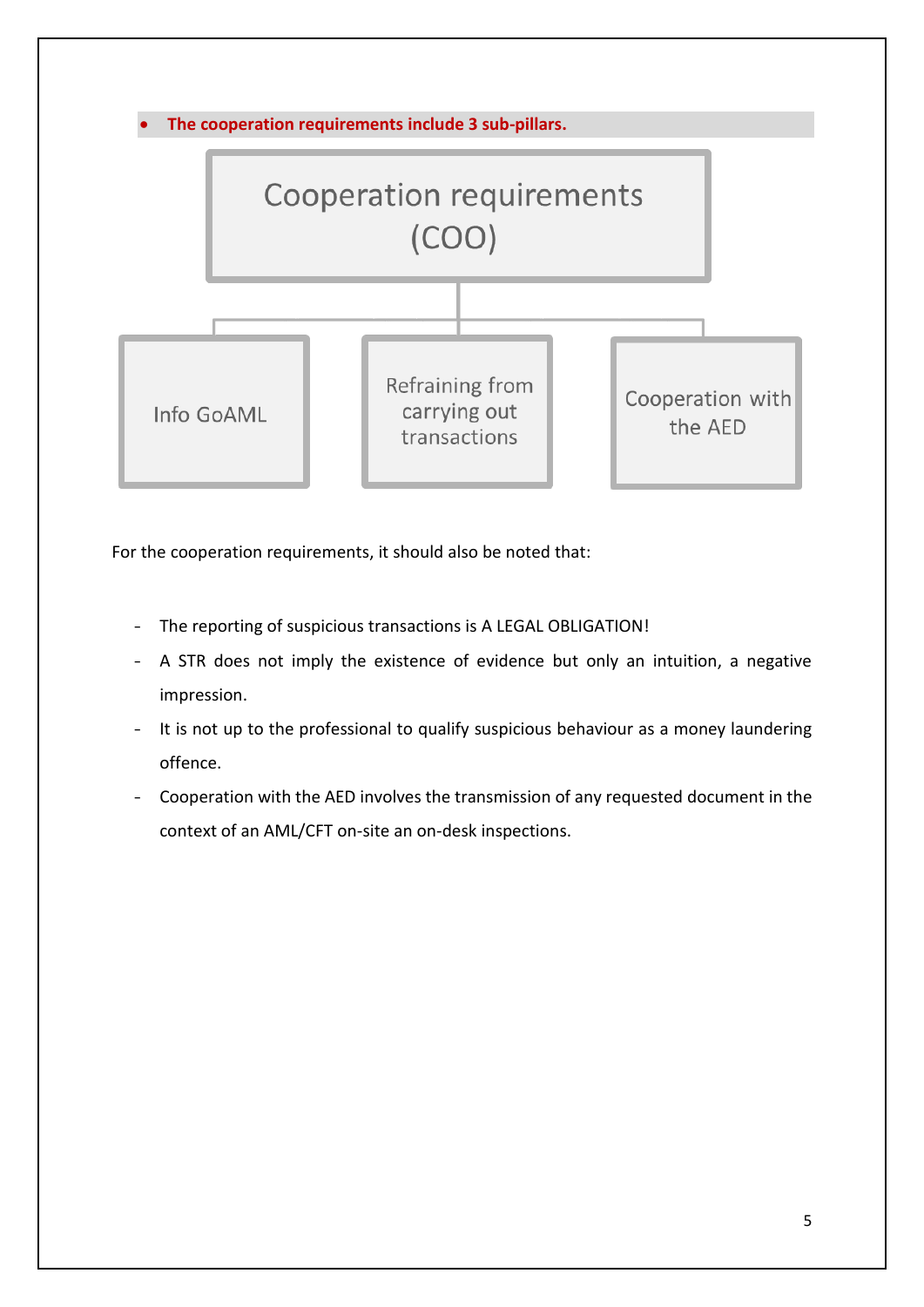## **3) The invitation to register to the GoAML portal**

In line with the above developments, and in view of the conclusions drawn in the FIU's 2018 Annual Report, the AED wishes to invite professionals under its supervision to proactively register on the GoAML portal.

Indeed, to support this request, the attention is drawn to the statistics below.

• For service providers, a total of 6 STRs<sup>1</sup> were made for all of the sectors falling under AED's supervision.

| Year                                | 2017 | 2018 |
|-------------------------------------|------|------|
| <b>Accountanting professionals</b>  | 10   |      |
| Tax and economic advisors           |      |      |
| Company and trust service providers |      |      |

 As far as the **real estate sector**, only 13 real estate agents are registered on the GoAML portal and the number of reports remains extremely low.

| Year               | 2017 | 2018 |
|--------------------|------|------|
| Real estate agents |      |      |

 For **dealers in goods**, only 8 professionals are registered on the GoAML portal, of which only one performed a STR in 2018.

| Year             | 2017 | <b>2010</b><br>ZUI8 |
|------------------|------|---------------------|
| Dealers in goods |      |                     |

**.** 

<sup>&</sup>lt;sup>1</sup> Includes suspicious activity and suspicious transaction reports